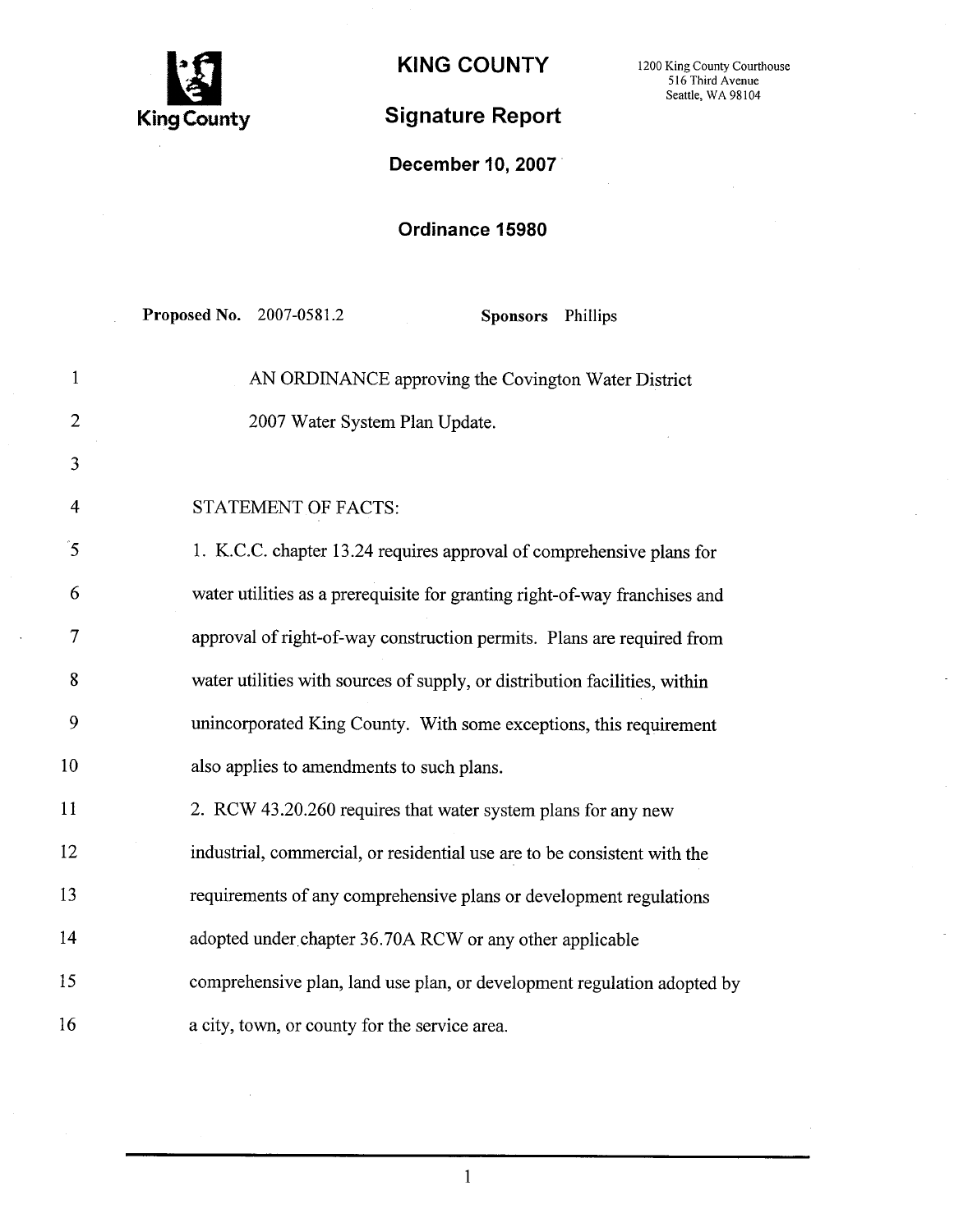| 17 | 3. King County approved the Covington Water District 1994                      |
|----|--------------------------------------------------------------------------------|
| 18 | Comprehensive Water System Plan in May 1998. It includes provisions            |
| 19 | for capital facilities to address anticipated growth within Covington's        |
| 20 | service area, improvements to its existing facilities and additional           |
| 21 | provisions for water conservation. It also includes provisions for serving     |
| 22 | two different service areas—its retail service area and its future service     |
| 23 | area.                                                                          |
| 24 | 4. The Covington water district currently provides water service in            |
| 25 | southeast King County, north of the Green river and bound to the west by       |
| 26 | the cities of Auburn and Kent. The district's corporate boundaries include     |
| 27 | approximately fifty-three square miles, and its service facilities extend into |
| 28 | unincorporated King County and include the cities of Covington, Maple          |
| 29 | Valley and Black Diamond. The Covington water district identified its          |
| 30 | retail service area to be coincident with the "future service area"            |
| 31 | established in 1989 in the South King County Coordinated Water System          |
| 32 | Plan ("CWSP"); see the discussion of service area in subsection 7 of this      |
| 33 | statement of facts. The district currently serves fourteen thousand seven      |
| 34 | hundred nineteen residential connections and forecasts growth within the       |
| 35 | service area to over seventeen thousand seven hundred forty-six                |
| 36 | residential connections by 2011, and twenty-three thousand five hundred        |
| 37 | eighty-eight residential connections by 2025. Multifamily homes are a          |
| 38 | small segment of the population served and the district anticipates serving    |
| 39 | five hundred sixty multifamily connections by 2025.                            |

 $\bar{z}$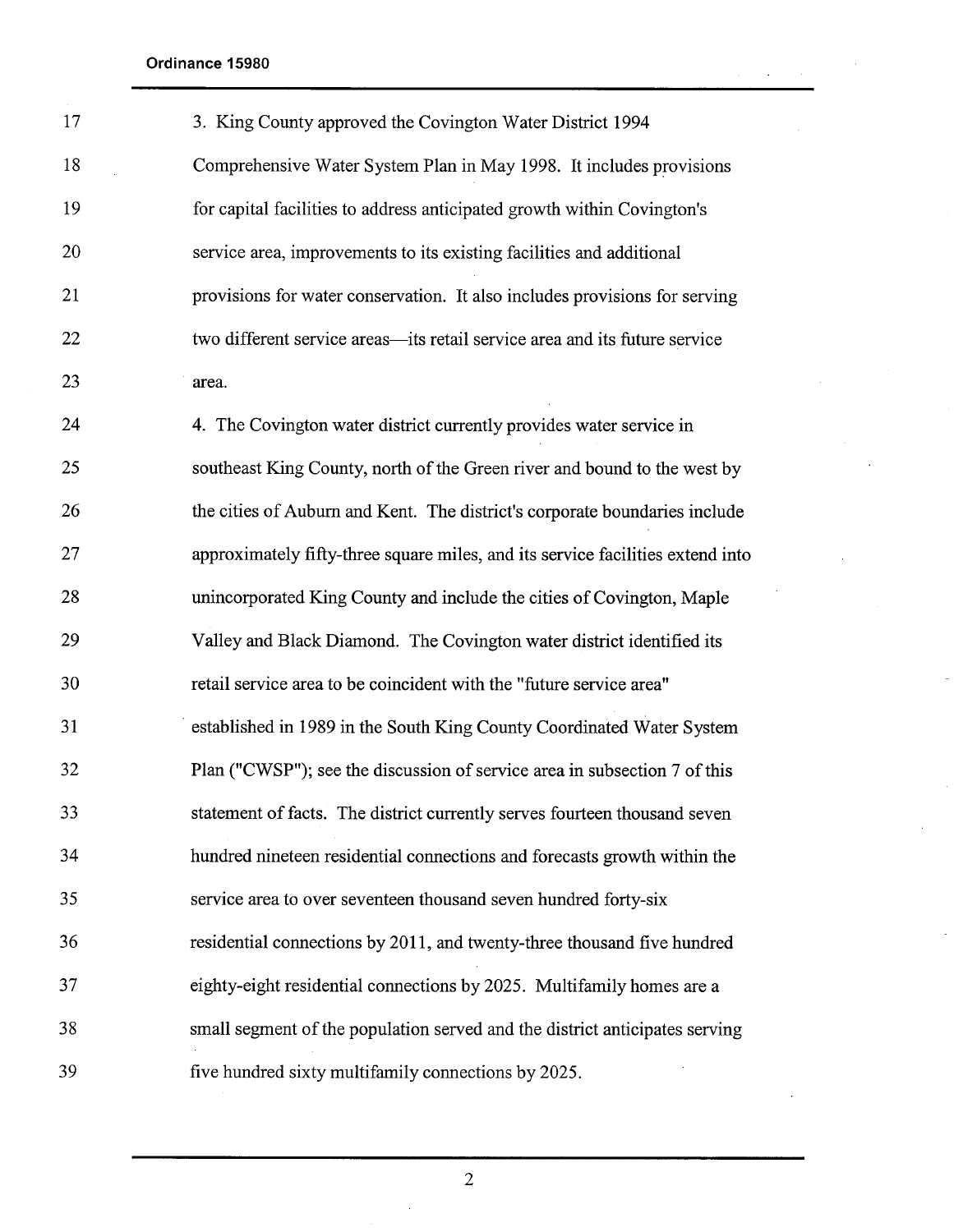$\hat{\mathcal{L}}$ 

| 40 | 5. The district began providing water service in 1960 and over the years,   |
|----|-----------------------------------------------------------------------------|
| 41 | it merged with a number of smaller districts. Water is provided by ten      |
| 42 | ground water wells and interties with the cities of Tacoma and Auburn.      |
| 43 | Annual average water consumption is approximately three million eight       |
| 44 | hundred twenty thousand gallons per day with a maximum day of seven         |
| 45 | million five hundred forty thousand gallons per day. Average water use      |
| 46 | for a single family residence is two hundred twenty-two gallons per day.    |
| 47 | The district, based on Puget Sound Regional Council forecasts, estimates    |
| 48 | that growth in water demand for single family, multifamily and              |
| 49 | employment, average day demand will be five million two hundred twenty      |
| 50 | thousand gallons per day in 2011 and six million nine hundred twenty        |
| 51 | thousand gallons per day in 2025. Maximum day demand will increase to       |
| 52 | ten million two hundred ninety thousand gallons per day in 2011 and         |
| 53 | thirteen million six hundred forty thousand gallons per day in 2025. The    |
| 54 | district has adequate capacity to meet forecasted demand beyond 2025. In    |
| 55 | addition, it is investigating a number of supply alternatives to meet       |
| 56 | demand beyond then including additional wholesale water from the            |
| 57 | Cascade Water Alliance, and possibly displacement of existing nonpotable    |
| 58 | supply use by use of reclaimed water in conjunction with King County.       |
| 59 | 6. The district's plan identifies thirty-four million five hundred thousand |
| 60 | dollars in water system improvements to be completed in the next six        |
| 61 | years and an additional fourteen million five hundred thousand dollars      |
| 62 | between 2013 and 2025. The financing plan calls for the majority of cost    |

 $\hat{\mathcal{L}}$ 

 $\ddot{\phantom{a}}$ 

l.

 $\bar{\mathbb{Z}}$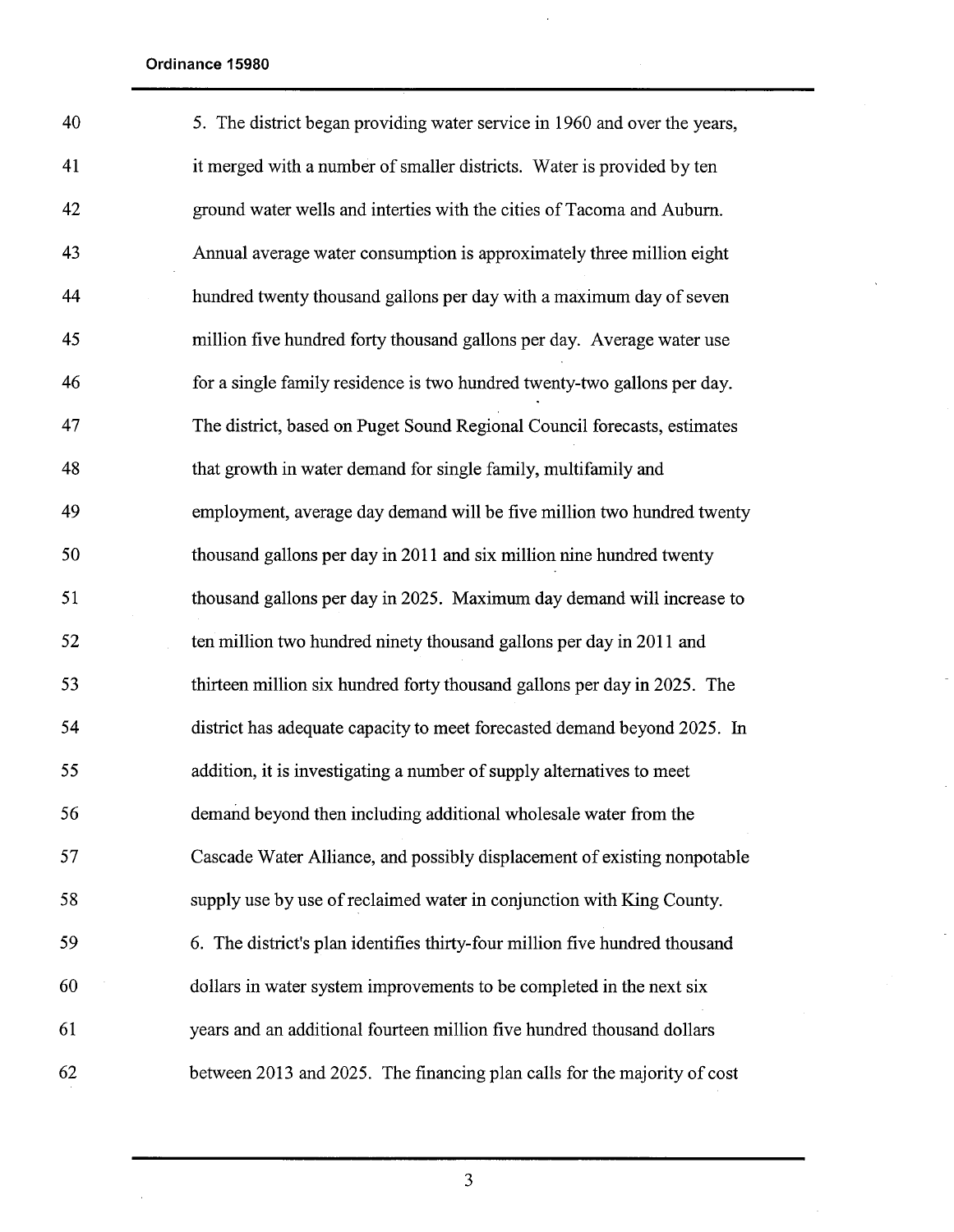| 63 | to be allocated to future customers as the projects primarily address           |
|----|---------------------------------------------------------------------------------|
| 64 | growth-related issues. Utility sales and service fees along with connection     |
| 65 | charges provide the bulk of the revenue for the district.                       |
| 66 | 7. The Covington water district's service area or areas include a corporate     |
| 67 | boundary, a retail service area, and a future service area. The future          |
| 68 | service area was approved as part of the South King County CWSP                 |
| 69 | adopted in 1989. A retail service area as defined by the Washington state       |
| 70 | Department of Health ("DOH") under the 2003 Municipal Water Law was             |
| 71 | not described and demarcated on a map in the water system plan. By              |
| 72 | working with the Covington water district they have described their retail      |
| 73 | service area to be the same as the boundary described in the CWSP for           |
| 74 | their future service area. The plan proposes no boundary changes at this        |
| 75 | time. The Covington water district states in its plan that it could, but is not |
| 76 | able to provide water to numerous areas within the external boundary of         |
| 77 | the water district due to the fourteen existing Class A public water systems    |
| 78 | and over one hundred-thirty Class B public water systems already                |
| 79 | providing water service within their own service areas. Within its service      |
| 80 | area, the district intends to continue supplying water and service to two       |
| 81 | wholesale systems, which are Sugarloaf and Ravensdale, that are current         |
| 82 | customers. The district also states that it intends to be a satellite           |
| 83 | management agency, as authorized under the Public Water System                  |
| 84 | Coordination Act, to provide service, such as via ownership/operation of        |
| 85 | new small systems, within the remainder of its designated future service        |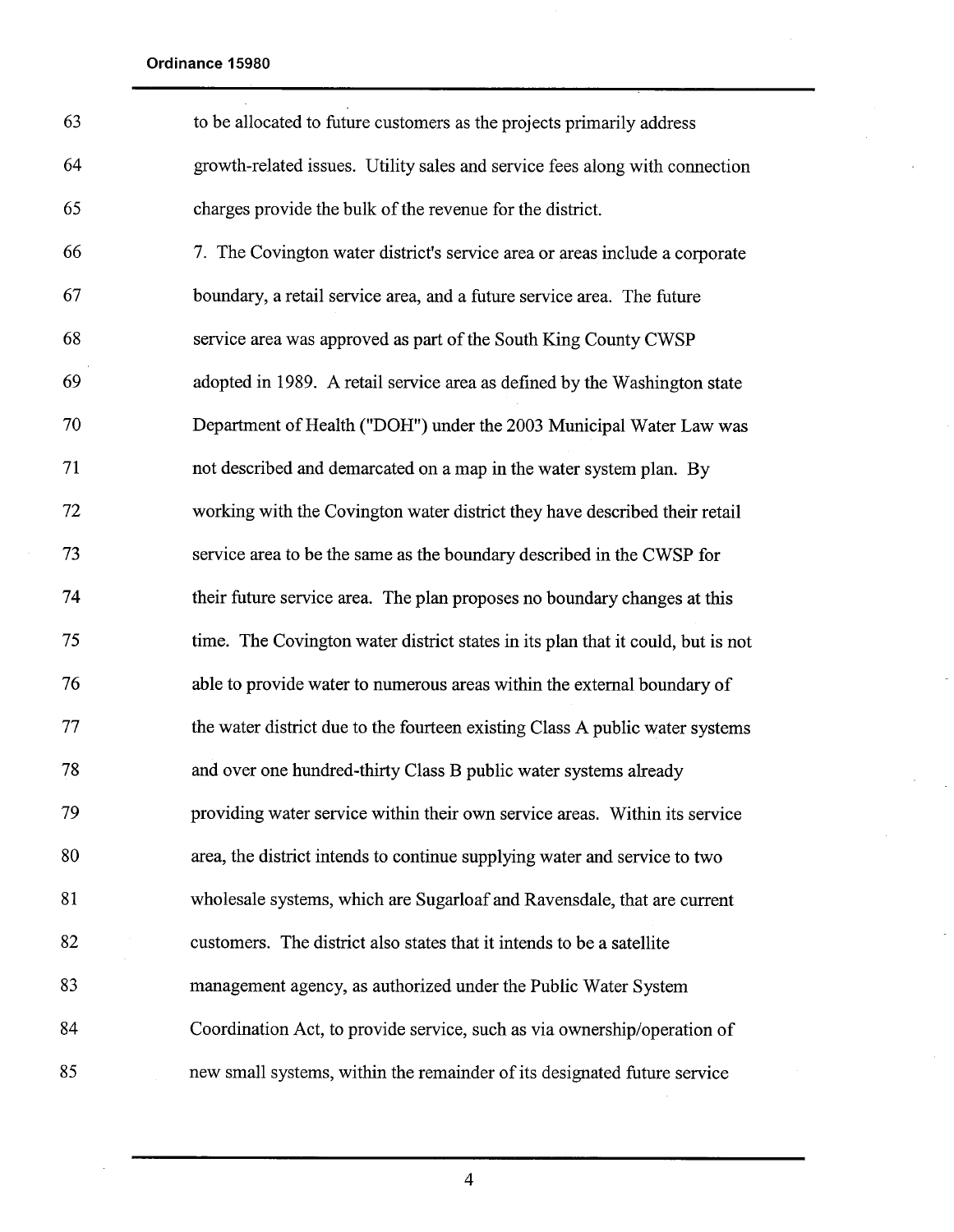| 86  | area. The provision of satellite management services is consistent with the   |
|-----|-------------------------------------------------------------------------------|
| 87  | King County Comprehensive Plan and CWSP.                                      |
| 88  | 8. Covington agreed to supplement the draft plan with information to          |
| 89  | describe in more detail how it intends to provide "timely and reasonable"     |
| 90  | service within its proposed retail service area, as required by State law. In |
| 91  | general, the district understands "timely" to mean provision of service       |
| 92  | within 120 days after an agreement for service is reached. With regard to     |
| 93  | the "reasonable" element of the clause the district views this to mean        |
| 94  | service is reasonable if:                                                     |
| 95  | A. A condition of service is consistency with local land use plans and        |
| 96  | development regulations;                                                      |
| 97  | B. The conditions of service and associated costs are consistent with the     |
| 98  | conditions of service described in the plan; and                              |
| 99  | C. The conditions of service and associated costs are consistent with         |
| 100 | experiences of other applicants requesting similar service.                   |
| 101 | This language is a reasonable interpretation of the law's requirement. The    |
| 102 | Covington water district has agreed to amend its administrative code          |
| 103 | within one year to reflect the criteria by which timely and reasonable        |
| 104 | service will be provided. The supplemental information on provision of        |
| 105 | water in a timely and reasonable manner is a condition of the ordinance to    |
| 106 | ensure public access to the information.                                      |
| 107 | 9. Covington water district has acknowledged there may be opportunities       |
| 108 | for the use of reclaimed water-particularly with regard to irrigation of      |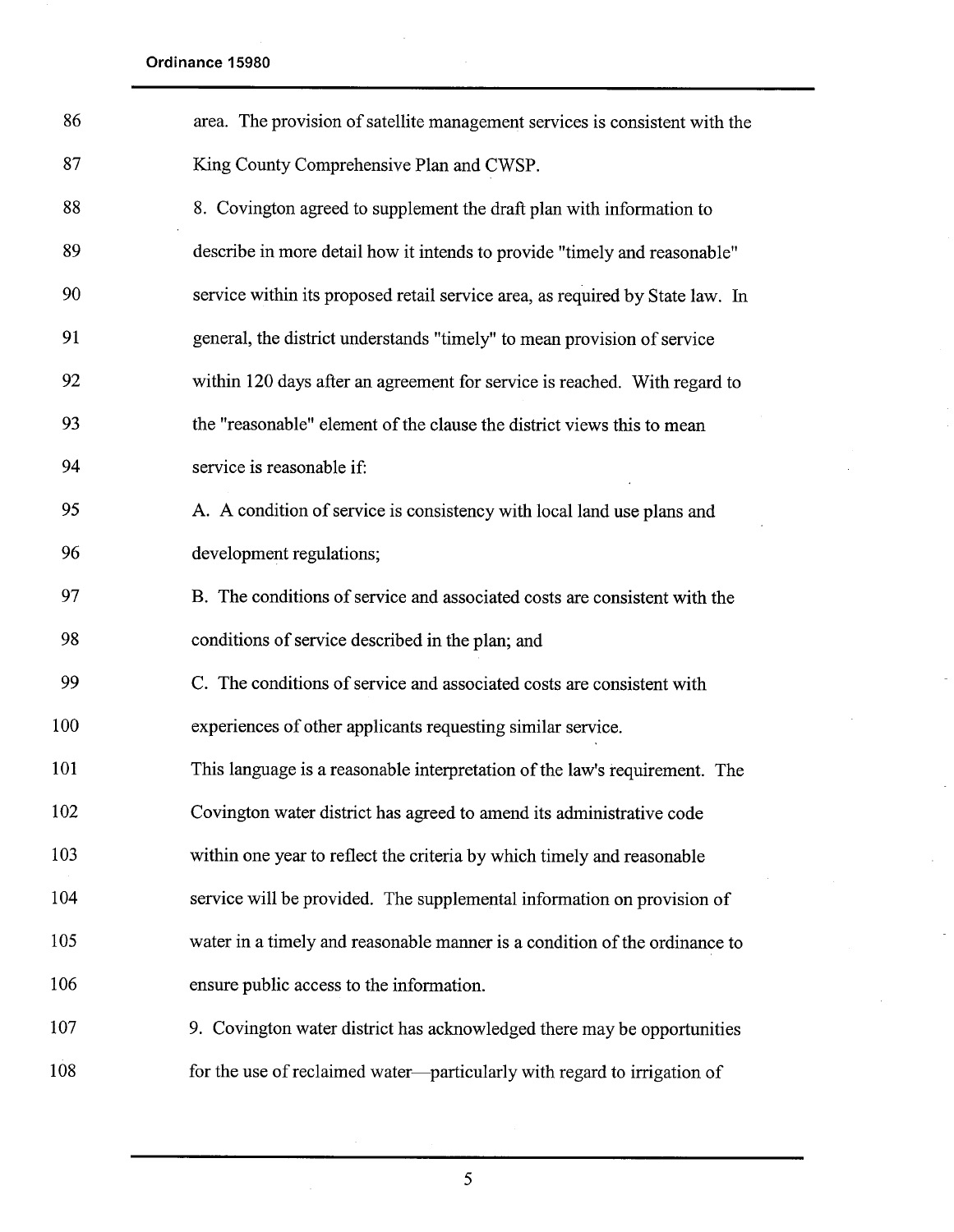| 109 | numerous golf courses, parks and schools. A water reuse feasibility study          |
|-----|------------------------------------------------------------------------------------|
| 110 | was completed in 2006. Covington water district is in the process of               |
| 111 | developing a reclaimed water program and working with King County on               |
| 112 | the use of reclaimed water.                                                        |
| 113 | 10. The water system comprehensive plan, as amended and                            |
| 114 | supplemented, has been determined by the Utilities Technical Review                |
| 115 | Committee (UTRC) to be substantially consistent with the requirements of           |
| 116 | the King County Code, and the King County Comprehensive Plan, as                   |
| 117 | documented by the checklist provided by the executive with the                     |
| 118 | transmittal letter.                                                                |
| 119 | 11. Under the state Environmental Policy Act, Covington water district             |
| 120 | reviewed the draft Comprehensive Water Supply Plan, completed a                    |
| 121 | checklist, and issued a Determination of Nonsignificance on April 7, 2006.         |
| 122 | 12. DOH has not yet approved the Covington water district plan. DOH                |
| 123 | indicated that Covington water district has provided adequate responses to         |
| 124 | their comments, and DOH will approve the Covington water district plan             |
| 125 | on receipt of the King County approval ordinance, and may approve the              |
| 126 | plan before the final King County approval, conditioned on the receipt of          |
| 127 | the King County approval.                                                          |
| 128 | BE IT ORDAINED BY THE COUNCIL OF KING COUNTY:                                      |
| 129 | <b>SECTION 1.</b> The Covington water district 2007 Water System Plan Update,      |
| 130 | Attachment A to this ordinance, is hereby approved as a comprehensive water system |
| 131 | plan with conditions.                                                              |

 $\sim$ 

 $\overline{a}$ 

 $\mathcal{L}_{\mathcal{A}}$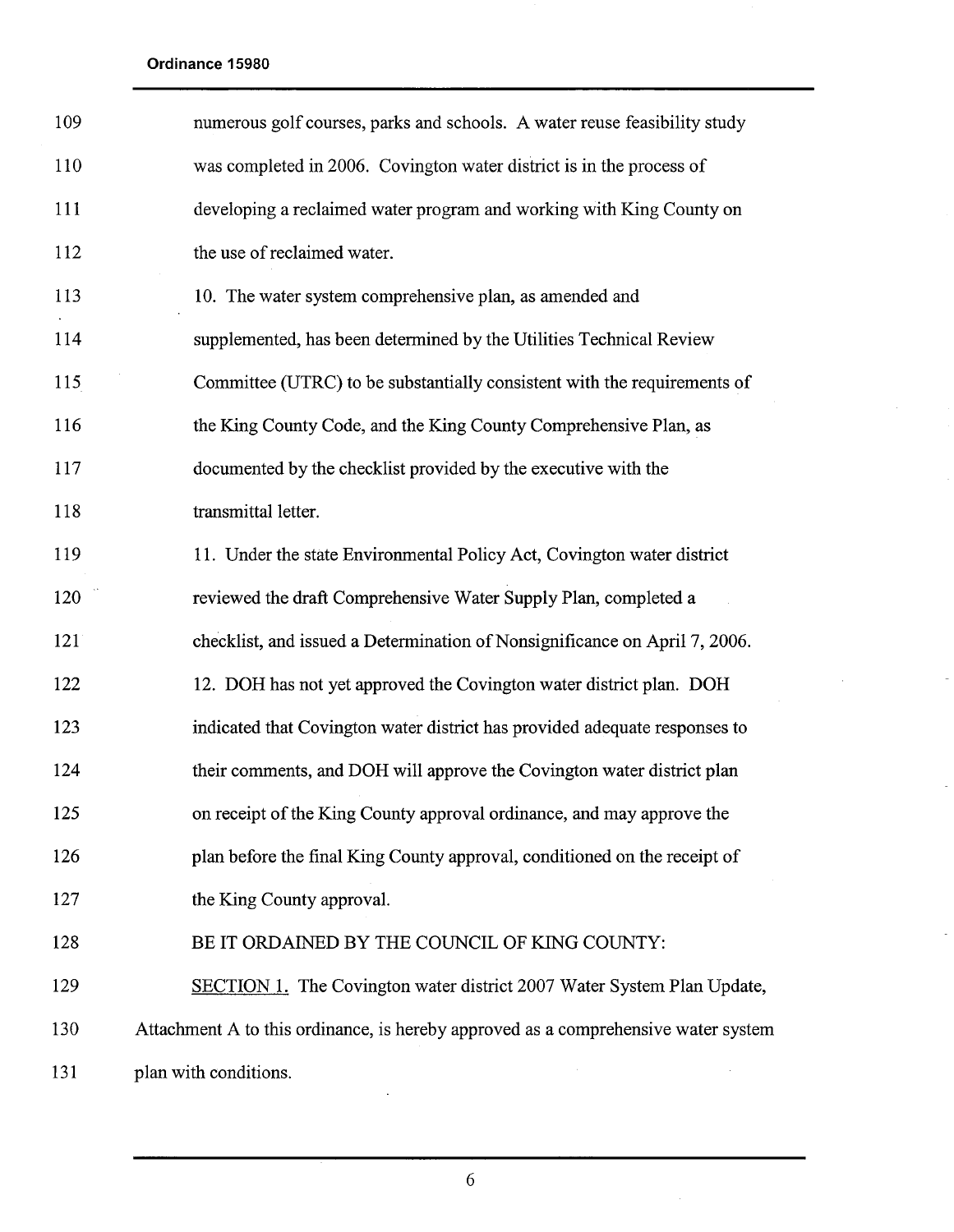| 132 | With regard to the provision of timely and reasonable service, the district's retail     |
|-----|------------------------------------------------------------------------------------------|
| 133 | service area shall be the same as the CWSP boundary as defined in the plan. A service is |
| 134 | found to be timely and reasonable if, among other factors:                               |
| 135 | A. Provision of service is done within one hundred twenty days after an                  |
| 136 | agreement for service is reached.                                                        |
| 137 | B. A condition of service is consistency with local land use plans and                   |
| 138 | development regulations.                                                                 |
| 139 | C. The conditions of service and associated costs are consistent with experiences        |
| 140 | of other applicants requesting similar service.                                          |
| 141 | D. The conditions of service and associated costs are consistent with experiences        |
| 142 | of other applicants requesting similar service.                                          |
| 143 | The district shall provide King County utilities technical review committee with a       |